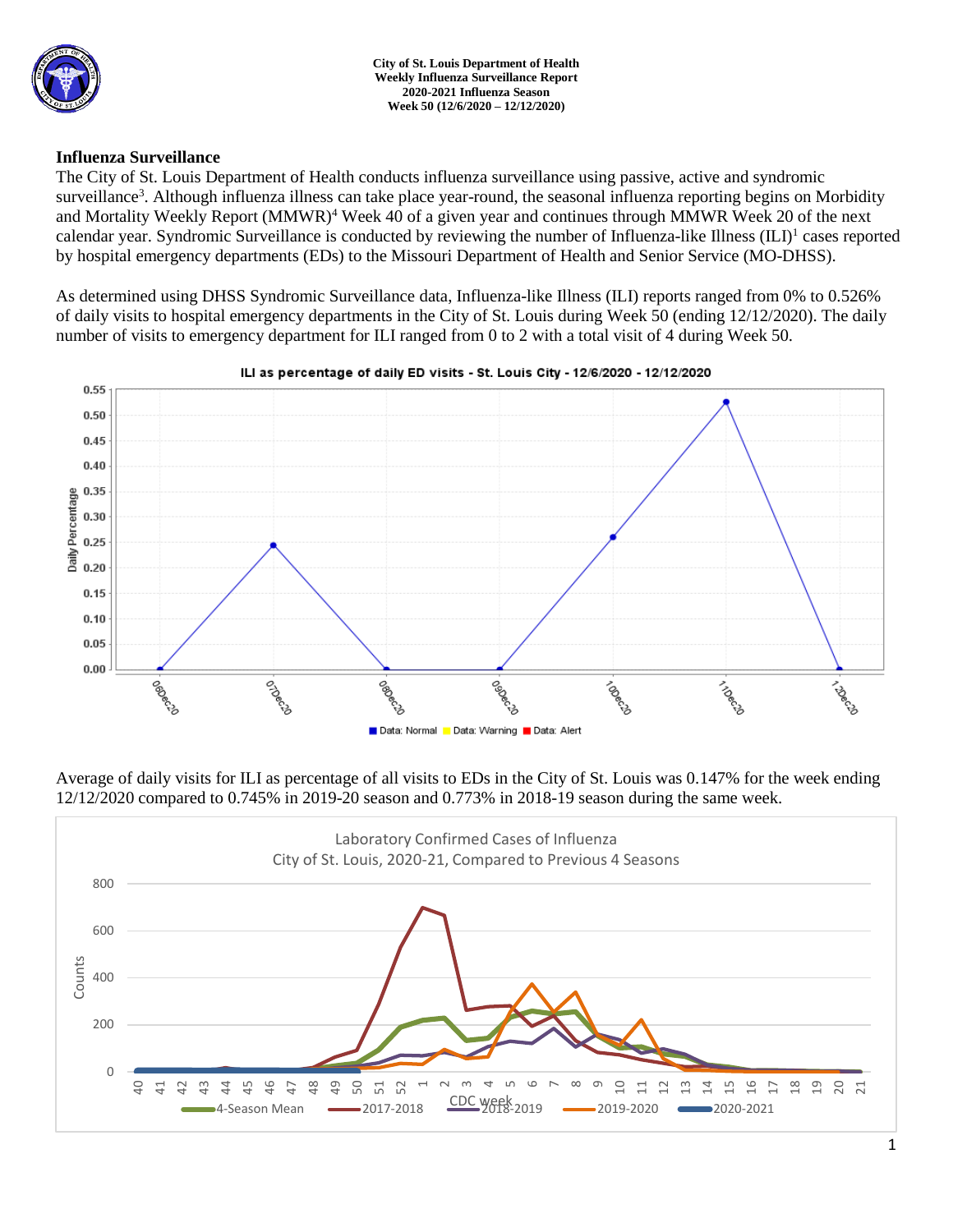Passive Surveillance is conducted through reporting of confirmed influenza cases<sup>2</sup> from various surveillance sites like hospitals, offices of healthcare providers, and laboratories. As of the current influenza season, for the week ending 12/12/2020, there have been 3 cases of Influenza A and 4 cases of Influenza B with a total of 7 influenza cases from the city of St. Louis. Influenza A accounted for 43% and B accounted for 57% each of total influenza cases. The data of the latest weeks is provisional and is subject to change in the following weeks.

## **Table 1: Number of Laboratory Positive Influenza Cases by Influenza Type**

| Influenza Type              | Week 47<br>$(11/15/2020 -$<br>11/21/2020) | Week 48<br>$(11/22/2020 -$<br>11/28/2020) | Week 49<br>$(11/29/2020 -$<br>12/5/2020) | Week 50<br>$(12/6/2020 -$<br>12/12/2020) | 2020-2021*<br>Season-to-Date | Percentage |
|-----------------------------|-------------------------------------------|-------------------------------------------|------------------------------------------|------------------------------------------|------------------------------|------------|
| Influenza A                 | 0                                         |                                           | 0                                        |                                          |                              | 43%        |
| Influenza B                 |                                           |                                           | 0                                        |                                          |                              | 57%        |
| Influenza unknown / Untyped | 0                                         |                                           | 0                                        |                                          |                              | 0%         |
| <b>Total</b>                |                                           |                                           | 0                                        |                                          |                              | 100%       |

# **Table 2: Number of Laboratory Confirmed Influenza Cases by Age Group**

| <b>Age Group</b> | Week 47<br>$(11/15/2020 -$<br>11/21/2020) | Week 48<br>$(11/22/2020 -$<br>11/28/2020) | Week 49<br>$(11/29/2020 -$<br>12/5/2020) | Week 50<br>$(12/6/2020 -$<br>12/12/2020)) | 2020-2021*<br>Season-to-Date | Percentage |
|------------------|-------------------------------------------|-------------------------------------------|------------------------------------------|-------------------------------------------|------------------------------|------------|
| 0 to 4 years     |                                           |                                           | 0                                        |                                           |                              | 0%         |
| 5 to 14 years    | 0                                         | U                                         | 0                                        | 0                                         |                              | 14%        |
| 15 to 24 years   | 0                                         | 0                                         | 0                                        | 0                                         |                              | 14%        |
| 25 to 49 years   | 0                                         | O                                         | 0                                        | 0                                         |                              | 43%        |
| 50 to 64 years   | 0                                         | <sup>0</sup>                              | 0                                        | 0                                         |                              | 14%        |
| 65+ years        | 0                                         | ŋ                                         | 0                                        | 0                                         |                              | 14%        |
| <b>Total</b>     |                                           |                                           |                                          |                                           |                              | 100%       |

# **Table 3: Number of Laboratory Confirmed Influenza Cases by Age Group and Type**

For Cases Reported between 09/27/2020 and 12/12/2020

| <b>Age Group</b> | <b>Type A</b> |      | <b>Type B</b> |      | <b>Unknown Type</b> |   | <b>Total</b> |      |
|------------------|---------------|------|---------------|------|---------------------|---|--------------|------|
|                  | n             | %    | n             | %    | n                   | % | n            | %    |
| 0 to 4 years     |               | 0.0  |               | 0.0  |                     |   |              | 0.0  |
| 5 to 14 years    |               | 33.3 |               | 0.0  |                     |   |              | 14.3 |
| 15 to 24 years   |               | 0.0  |               | 25.0 |                     |   |              | 14.3 |
| 25 to 49 years   |               | 0.0  |               | 75.0 |                     |   |              | 42.9 |
| 50 to 64 years   |               | 33.3 |               | 0.0  |                     |   |              | 14.3 |
| 65+ years        |               | 33.3 |               | 0.0  |                     |   |              | 14.3 |
| Total            |               |      |               |      |                     |   |              |      |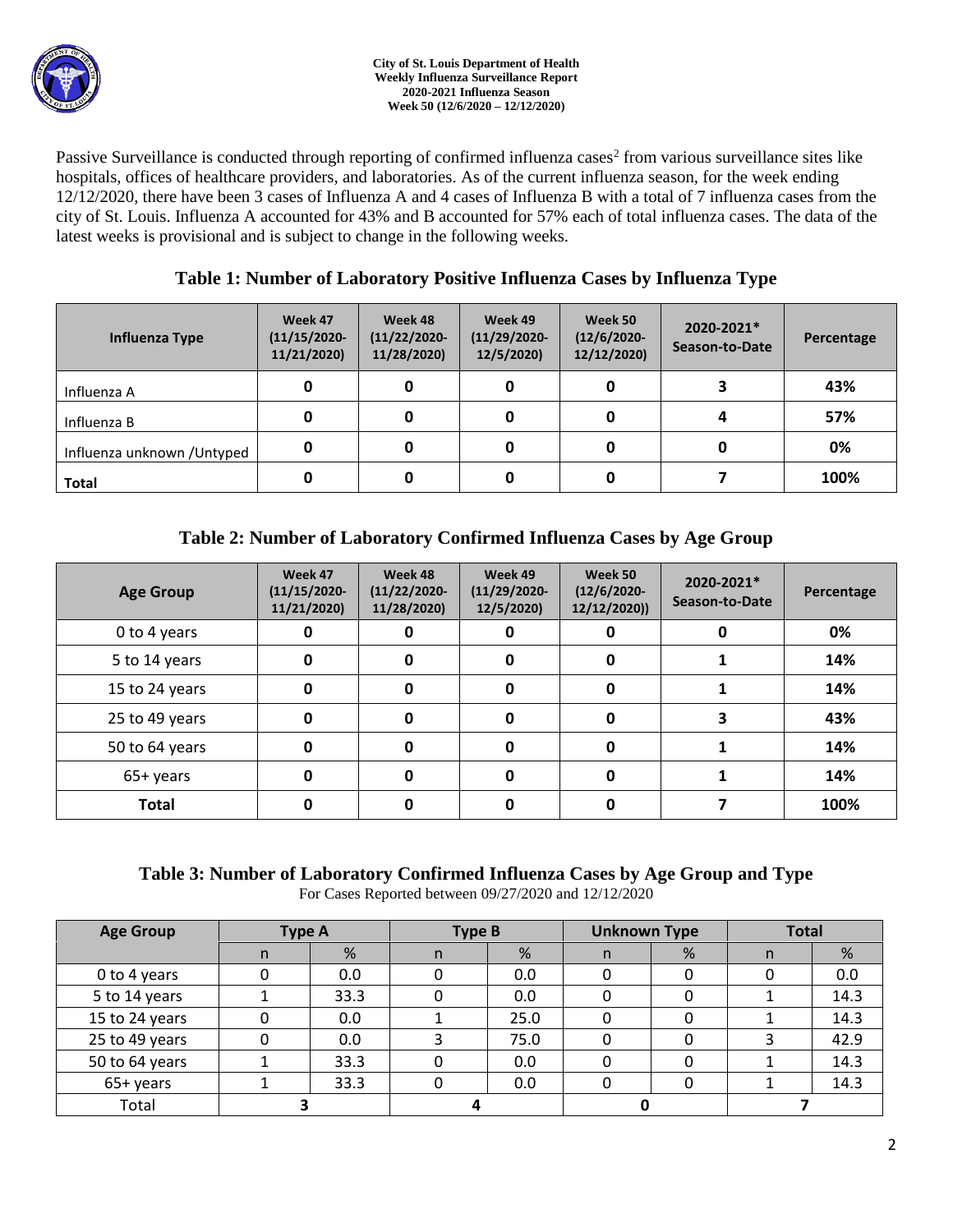

| <b>Previous</b><br><b>Seasons</b> | 2016-2017 | 2017-2018 | 2018-2019 | 2019-2020 | 2020-2021 | 4-Season<br><b>Mean</b> | 4-Season<br><b>Median</b> |
|-----------------------------------|-----------|-----------|-----------|-----------|-----------|-------------------------|---------------------------|
| Week 45                           |           | 6         |           | 0         |           |                         |                           |
| Week 47                           |           | 19        |           | 14        |           | 13                      | 12                        |
| Week 48                           | 10        | 63        | 17        | 13        |           | 26                      | 15                        |
| Week 49                           | 15        | 92        | 24        | 16        |           | 37                      | 20                        |
|                                   |           |           |           |           |           |                         |                           |

## **Table 4: Total Number of Laboratory Confirmed Influenza Cases Through Previous 4 Seasons**



## **City of St. Louis Influenza Outbreaks:**

During the week ending 12/12/2020, there have been no outbreaks of influenza reported to the City of St. Louis Department of Health.